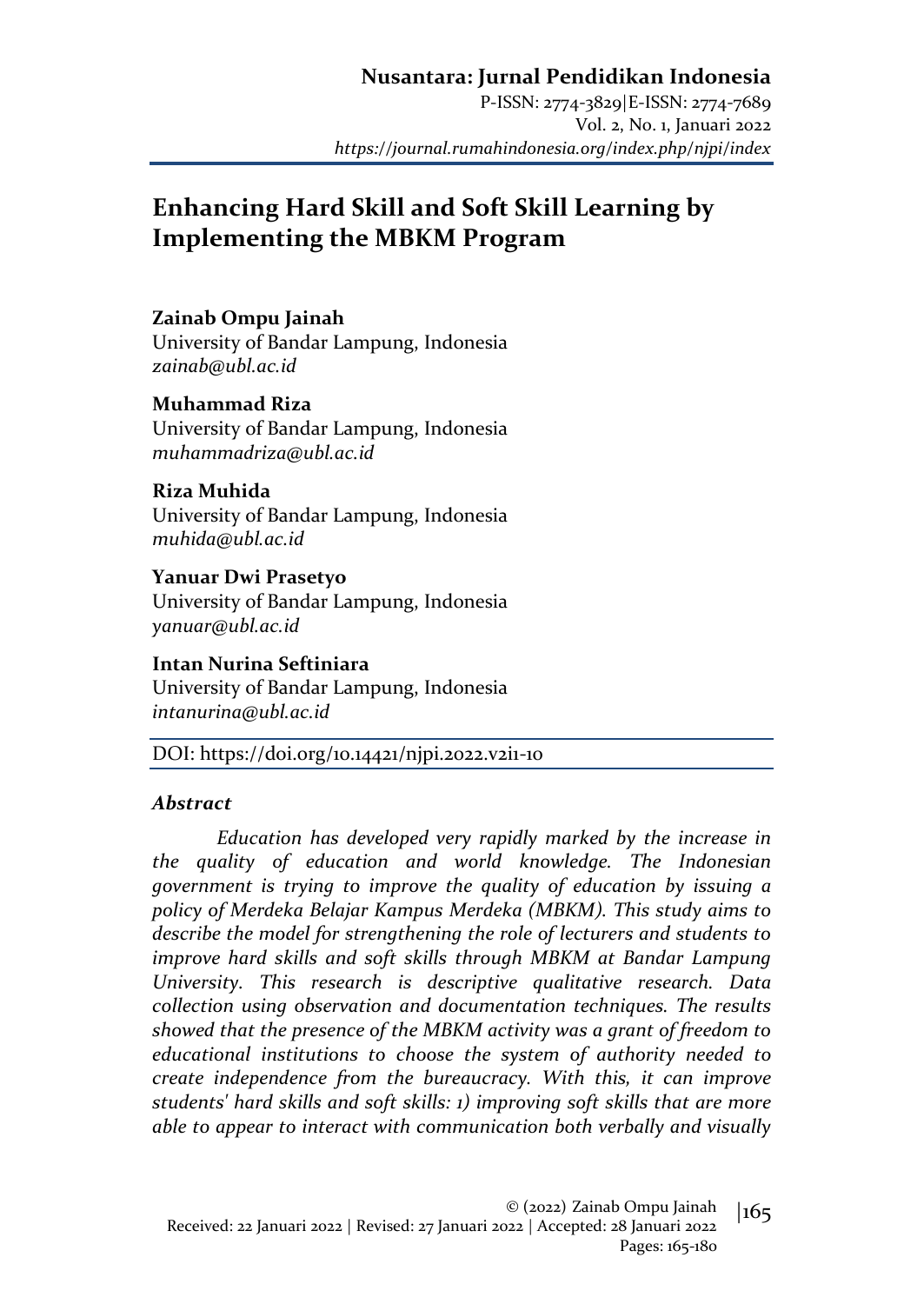*effectively based on context, 2) improve soft skills through the competence of the best graduates with integrity and work ethic good and able to adapt to the environment, 3) can analyze the turmoil that occurs*  in the world of work so that soft skills and hard skills can be further *improved, 4) can create innovative and creative works, 5) improve skills in the fields occupied to produce a work competent.*

*Keywords: Lecturers and Students, Hard Skills and Soft Skills, Merdeka Belajar Kampus Merdeka*

### **Introduction**

Readiness to face the industrial revolution 4.0 needs to be done well and maturely, in this case, the government must form a change to universities based on needs. For the formation of superior and quality human resources (HR). Human resources can be created through quality education. Humans who have competence will be ready to compete in the era of globalization. Therefore, improving the quality of human resources through education is a shared task and responsibility. The government cannot carry out its duties and functions to form students who have their qualities, there needs to be the role of lecturers as educators and stakeholders in realizing quality students.

Education has a central role in the development and progress of the nation in line with the goals of the state. One of the goals of the Indonesian state as stated in the Preamble to the 1945 Constitution is to educate the nation's life. The country's goals can be realized through national education. The function of national education in the National Education System Law number 20 of 2003 article 3, namely developing capabilities and shaping the character and civilization of a dignified nation in the context of educating the nation's life. While the purpose of national education is to develop the potential of students to become human beings who believe and fear God Almighty, have a noble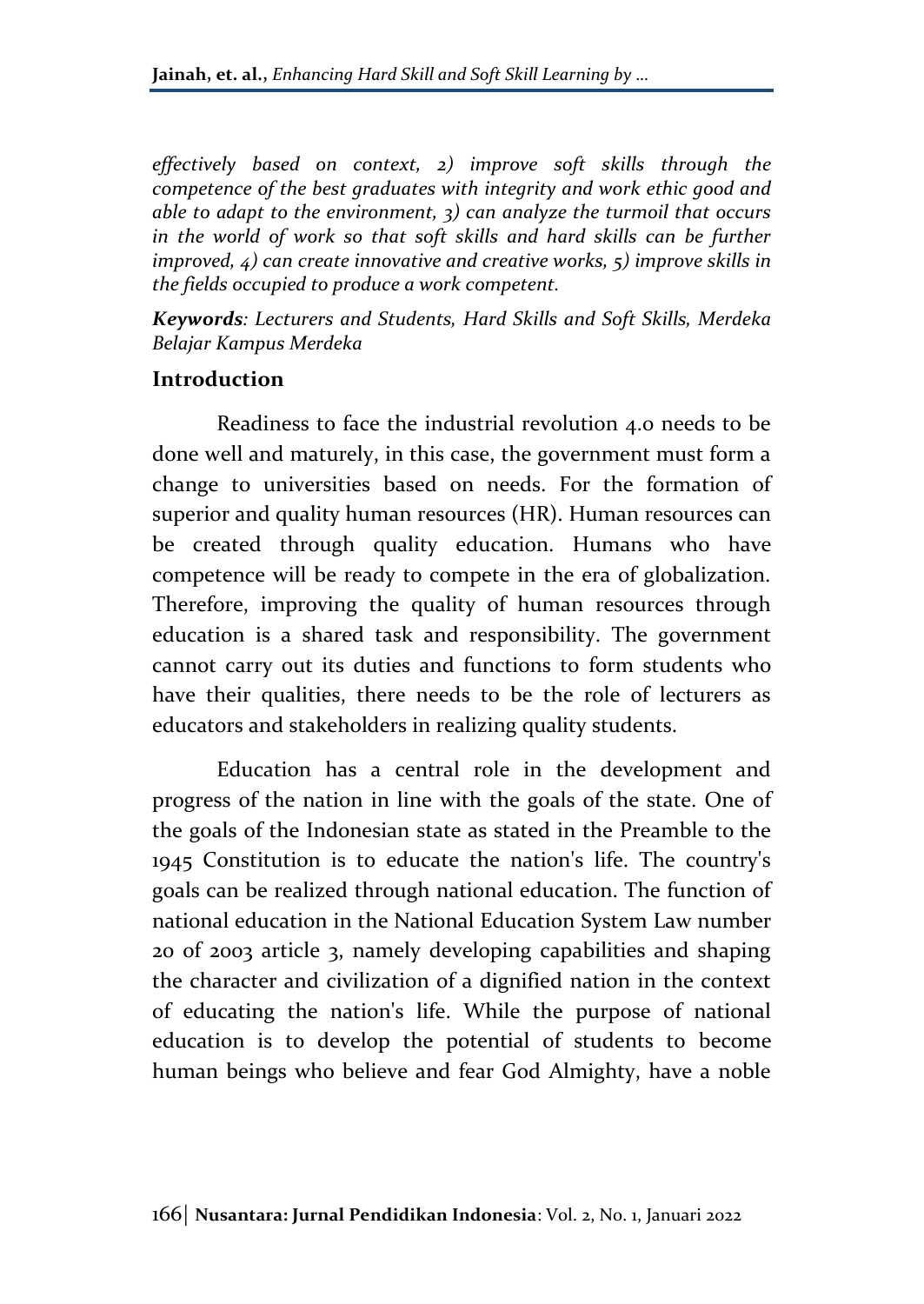character, are healthy, knowledgeable, capable, creative, independent, and become democratic and responsible citizens.<sup>1</sup>

The problems that occur in the university environment arise to meet the demands of the business world and the industrial world on the best quality graduates who can be ready to work and not only ready to do training. So, it is necessary to strengthen work skills that are more than just understanding theory and scientific knowledge. This is a problem because to make it happen is certainly not easy. Students should have more time to do practice than just understanding theory and science. The policy of Merdeka Belajar Kampus Merdeka, which was pioneered by Nadiem Makarim, is expected to be the answer to these demands. An independent campus is a form of the learning process in an autonomous higher education institution to create a creative and innovative learning culture.<sup>2</sup>

The world of education has developed very rapidly and is marked by an increase in the quality of education and world knowledge. The United Nations Educational Institution is UNESCO. Education itself cannot be separated from the learning process that aims and learning. According to UNESCO, the learning objectives carried out by students should be based on four pillars that will become something and learn how to live together. The first two basics, the learning process carried out by students, is based on the foundation of education, and all the knowledge and skills that everyone uses to deal with all kinds of

<sup>1</sup> Fitra Delita, Elfa Yetti, dan Tumiar Sidauruk, "Peningkatan Soft Skills Dan Hard Skills Mahasiswa Melalui Project-Based Learning Pada Mata Kuliah Perencanaan Pembelajaran Geografi," *Jurnal Geografi* 8, no. 2 (Agustus 1, 2016): 124–135.

<sup>2</sup> Rizal Syahyadi, "Sinergitas Pendidikan Vokasi, Pemerintah Dan Dunia Usaha-Dunia Industri Dalam Menyongsong Merdeka Belajar," in *Prosiding Seminar Nasional Politeknik Negeri Lhokseumawe*, vol. 4, 2020, 53–56.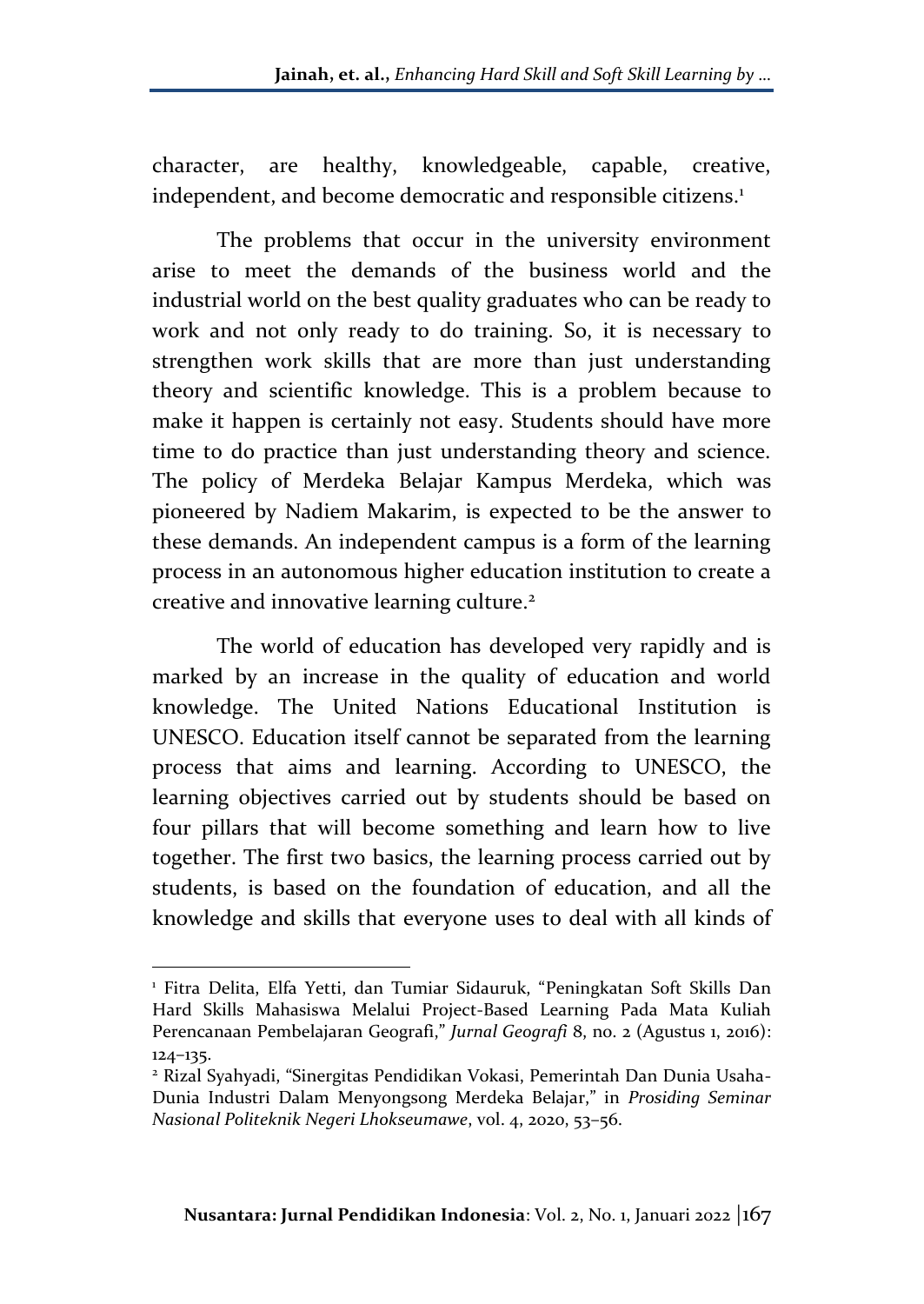problems to update and organize to have high abilities (*hard skills*). While the last two bases refer to the ability to actualize and organize the various abilities that exist in everyone in a systemic order towards a common goal. It means that to be wanted and side by side with other people both at school and in the community (*soft skills*).<sup>3</sup>

Educators in this case are lecturers as functional officeholders who are responsible for providing quality education, research, and community service, following their field of study expertise. In addition, it is also required to be able to guide students to meet their needs and interests in providing education. And students have very important tasks and roles. A student is studying at a university. Not only learning on campus, but a student also has a very important role and task in the progress of this nation. One of the roles and duties of a student is as an agent of change, as a value or iron stock as a moral force, and as a controller of social life.<sup>4</sup>

The Universitas Bandar Lampung (UBL) has carried out three semesters of the Merdeka Belajar Kampus Merdeka (MBKM) activities from 2020 to 2021. From several activities carried out, the MBKM program at Universitas Bandar Lampung has been used as a Model Center of Excellence (CoE) as the implementation of the Merdeka Belajar Kampus Merdeka. In this activity, there are 4 main activities, namely: 1) implementing academic policies and pilot studies, 2) establishing curriculum and implementation

<sup>3</sup>Muhammad Alfiansyah, M Arifuddin Jamal, and Syubhan An'nur, "Meningkatkan Hard Skills Dan Soft Skills Siswa Melalui Model Pembelajaran Koooperatif Tipe STAD," *Berkala Ilmiah Pendidikan Fisika* 2, no. 2 (2014): 151– 60.

<sup>4</sup> Risa Rosalia and A Jauhar Fuad, "Peran Dosen Dalam Meminimalisasi Perilaku Plagiasi Mahasiswa," *Indonesian Journal of Islamic Education Studies (IJIES)* 2, no. 1 (2019): 61–77.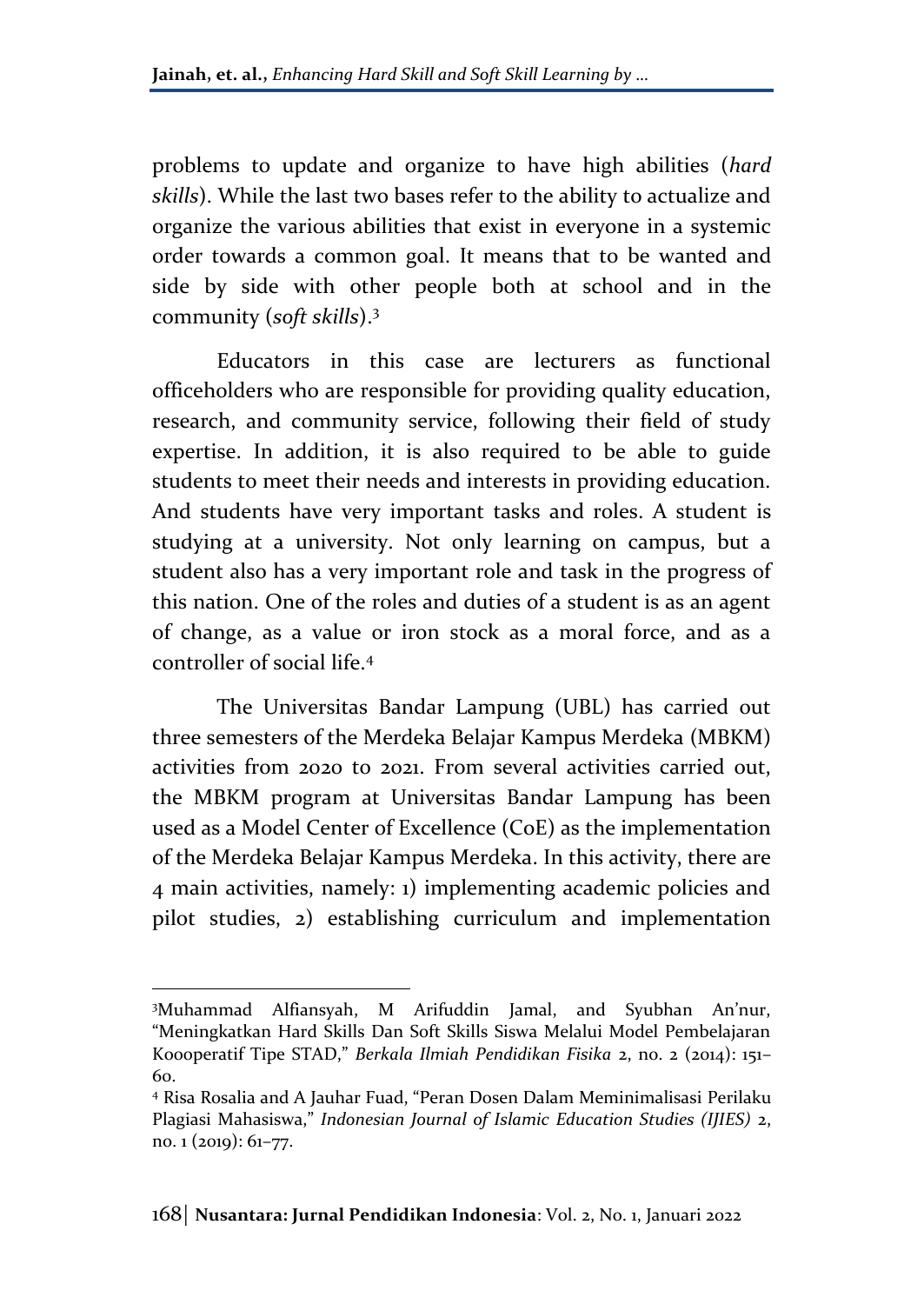procedures, 3) providing quality assurance and partnerships, and 4) becoming a Center of Excellence (CoE) and income generator.

The implementation of the Merdeka Belajar Kampus Merdeka activity organized by the Ministry of Education and Culture (Kemendikbud) has the aim of providing a stimulus to students to master all fields of skills and knowledge aimed at entering the world of work. In teaching and learning activities at the Universitas Bandar Lampung (UBL) campus, lecturers provide an opportunity to develop creativity, increase capacity, train skills and various other needs needed by students, and can develop selfreliance through the knowledge and job opportunities provided.

This study will discuss the model of strengthening the role of lecturers and students to improve hard skills and soft skills through Merdeka Belajar Kampus Merdeka at Bandar Lampung University, as well as explaining how the technical implementation of strengthening the roles of lecturers and students to improve hard skills and soft skills through Merdeka Belajar Kampus Merdeka at the University Bandar Lampung

## **Methods**

This research is descriptive qualitative research. Data collection using observation and documentation techniques. This study aims to describe the model for strengthening the role of lecturers and students to improve hard skills and soft skills through MBKM at Bandar Lampung University.

### **Results and Discussion**

In the era of the industrial revolution 4.0, the main need is to achieve mastery of literacy material so that it can be applied to practical. In maximizing this mastery, it is necessary to make a breakthrough in the field of education, one of which is the Merdeka Belajar Kampus Merdeka program. This program is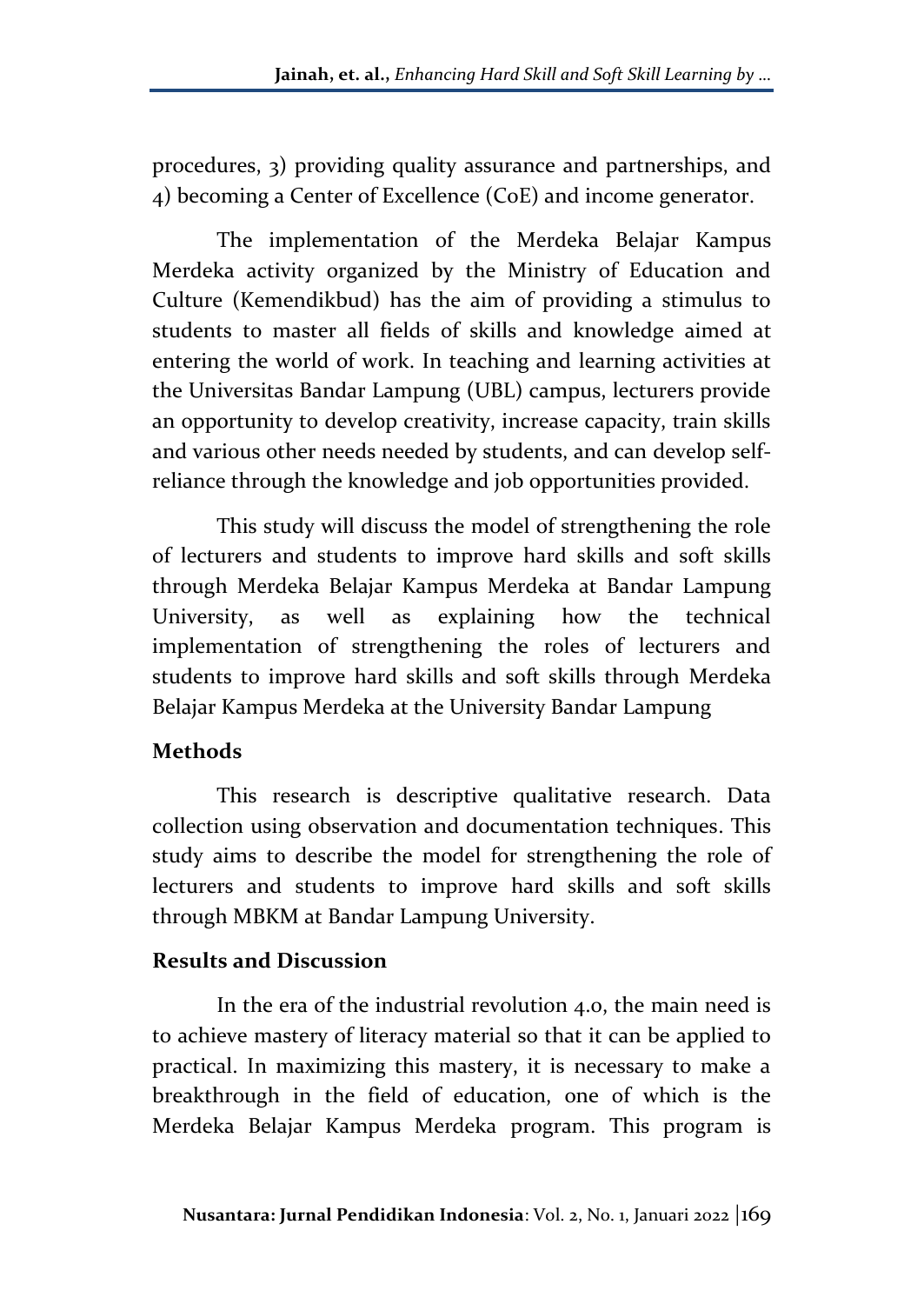expected to be able to improve the competence of graduates, both soft skills and hard skills, to be more prepared and relevant to the needs of the times, prepare graduates as future leaders of the nation who are superior, moral, and ethical. Merdeka learning itself has the essence that students will have the freedom to think either individually or in groups so that in the future they can give birth to superior, critical, creative, collaborative, innovative, and participating students. It is hoped that with the Merdeka Belajar program, the involvement of students in learning will increase.<sup>5</sup>

The MBKM program, which was pioneered by Nadiem Makarim, first provided education to lecturers regarding understanding in the MBKM program that was implemented. In his presentation on the policy of freedom of learning, there are similarities between freedom of learning and education. Where these two concepts have similarities in the emphasis on the freedom and flexibility of higher education institutions to exploit as much as possible the abilities and potentials possessed by each student (student) so that they have competent soft skills and hard skills. Students are given the freedom to have a natural development. Experience that is felt directly is the right stimulus in the learning process. In this case, lecturers are also required to be able to provide guidance and become a facilitator for their students. And universities through participating lecturers are responsible for being able to guide students so that they can be independent, mature, and try to solve their problems. Therefore, education should be endeavored to provide opportunities or opportunities for students to think critically to find their identity. Therefore, the most important thing is not to give positive knowledge that is taken for granted to students, but also how to

<sup>5</sup> Aan Widiyono, Saidatul Irfana, and Kholida Firdausia, "Implementasi Merdeka Belajar Melalui Kampus Mengajar Perintis Di Sekolah Dasar," *Metodik Didaktik: Jurnal Pendidikan Ke-Sd-An* 16, no. 2 (2021).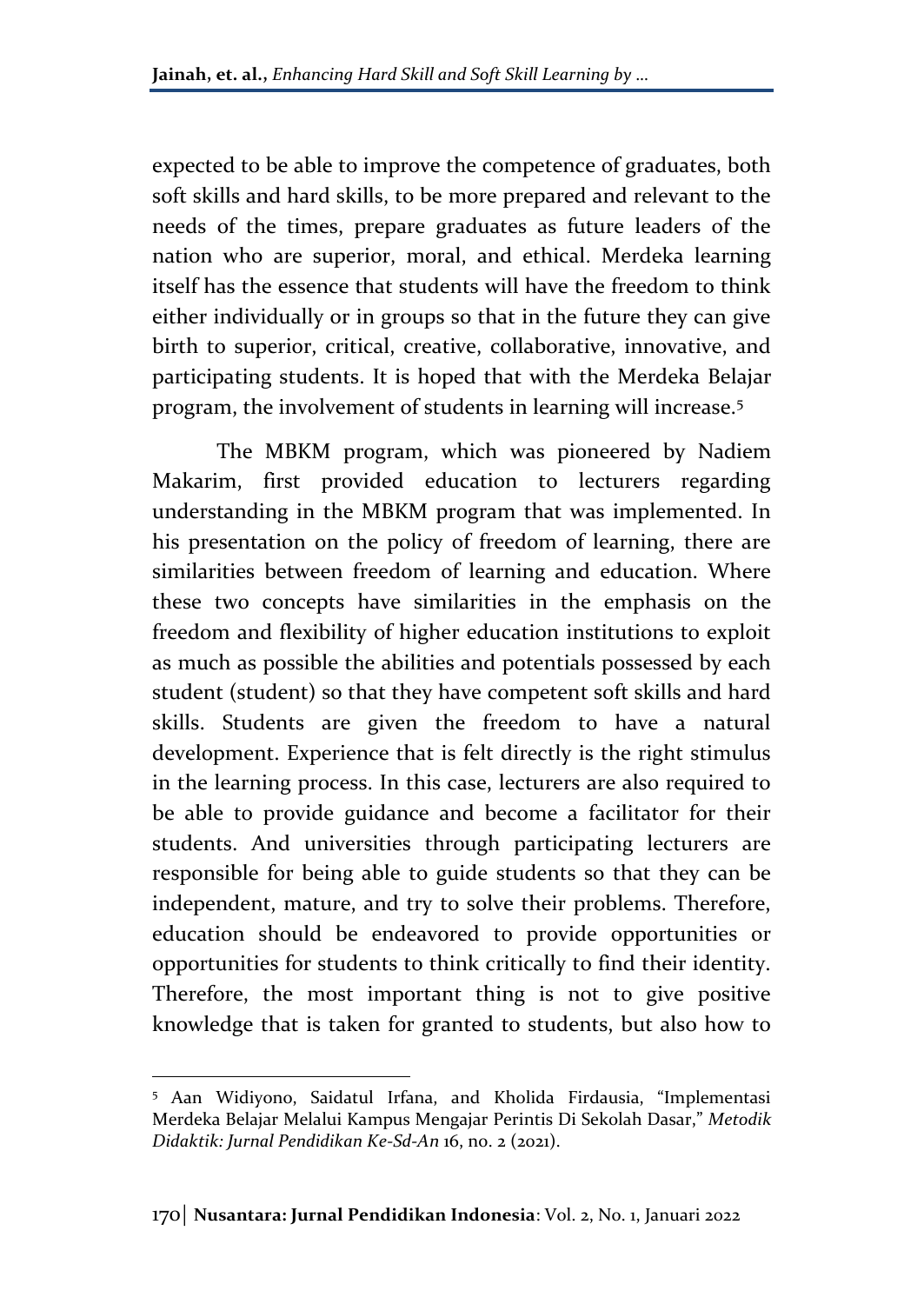teach students to have the ability to reason. One of the efforts made is by giving independence to students so that they can be directly involved in every learning process in the scientific field. So that students as the main subject are not just objects in education.<sup>6</sup>

Lecturers have a main function in the Tri Dharma of Higher Education, namely having education, research, and community service programs. In addition, the main function of the Tri Dharma of Higher Education is for lecturers to not only teach materials but also transfer knowledge. However, the lecturers also internalize the values or character of students who play a very important role in producing competent students.<sup>7</sup>

Lecturers provide education to students about the Merdeka Belajar Kampus Merdeka (MBKM) activity program which aims to make students make changes gradually. Not only students who have higher education, but students are also required to be able to make a change from small things to big things. One of the fields of education that has a very big influence on change is college. Therefore, universities must be able to create new innovations in every stage of learning that will be carried out, namely learning that is focused on students (students) so that they can provide support so that the best and quality graduates can be achieved. The government in this case has determined good steps to create a Merdeka Belajar Kampus Merdeka. As one of them is a program that is given the freedom to students (students) for  $\frac{1}{3}$  (three)

<sup>6</sup> Deni Sopiansyah et al., "Konsep Dan Implementasi Kurikulum MBKM (Merdeka Belajar Kampus Merdeka)," *Reslaj: Religion Education Social Laa Roiba Journal* 4, no. 1 (2022): 34–41.

<sup>7</sup> Markus Masan Bali, "Peran Dosen Dalam Mengembangkan Karakter Mahasiswa," *Humaniora* 4, no. 2 (2013): 800–810.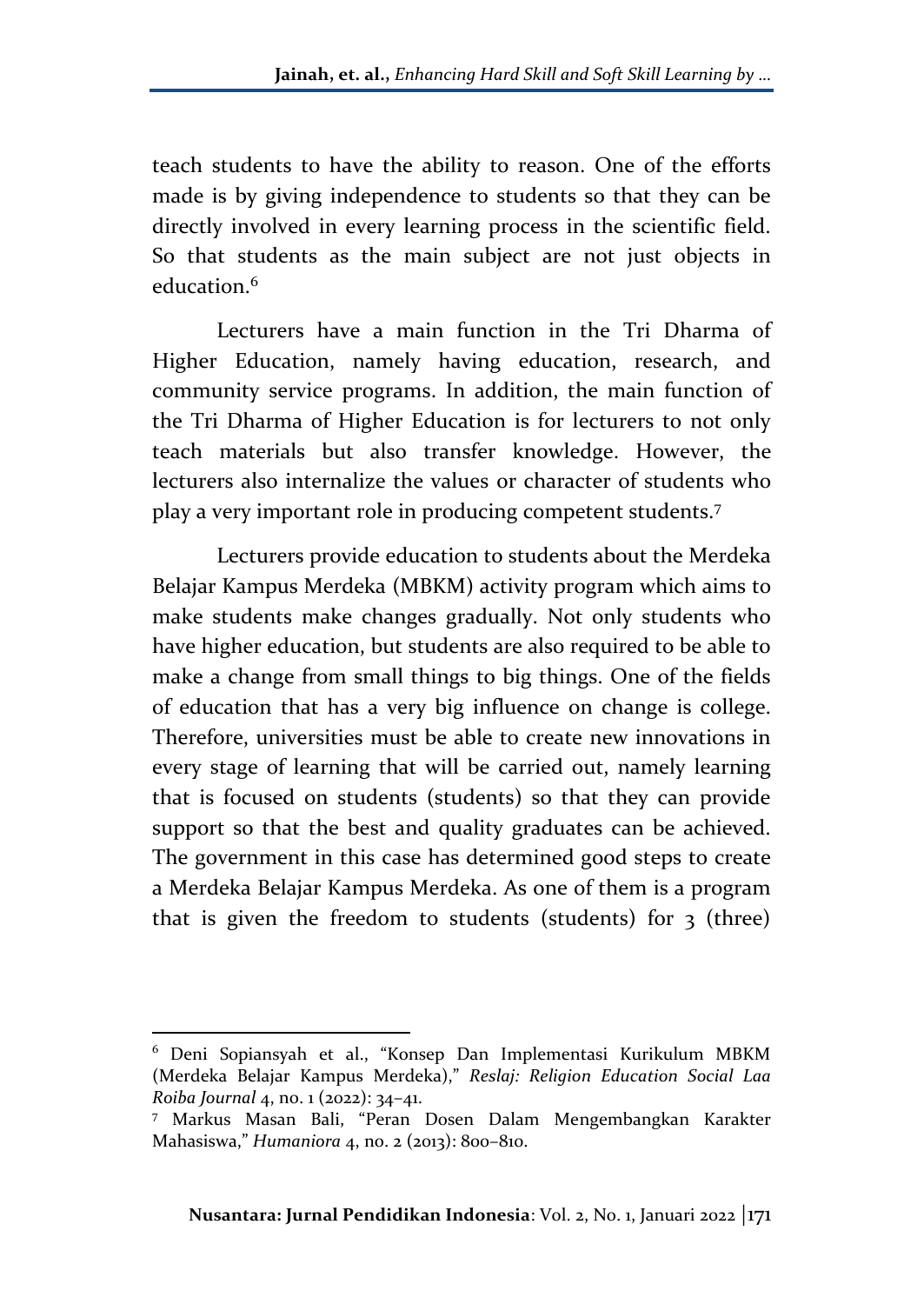semesters outside of the study program taken to increase knowledge and learning and social experiences.<sup>8</sup>

Universities that focus only on content should shift to process. Currently, ownership of learning is no longer centered on lecturers but students where they actively construct knowledge, so the emphasis is no longer only on theory but also on how a job is done. Therefore, changes to the curriculum are important, from a content-based curriculum to a competency-based curriculum. The learning process that uses a student-centered learning approach provides a broad scope for the development of soft skills. Soft skills should not be developed through one course but should be inserted in each course. If the soft skills attribute to be developed is oral communication, then the learning process that uses presentations, discussions, group discussions become necessary. However, if collaboration is to be focused on, group assignments need to be done.<sup>9</sup>

Some of the goals in improving soft skills are: 1) Teaching students how to build good communication between others and those around them. Getting used to being involved in discussions can help students learn to build communication, for example, students can build communication to find agreement on new things, 2) Teach students how to be honest, responsible, and fair. Being honest, responsible, and fair are important things that students can also learn from all activities, for example, students can judge fairly the opinions of their friends, convey information honestly and responsibly on what has been conveyed, 3) Teach students how to give opinions and accept the opinions of others

<sup>8</sup> Nurhayani Siregar, Rafidatun Sahirah, and Arsikal Amsal Harahap, "Konsep Kampus Merdeka Belajar Di Era Revolusi Industri 4.0," *Fitrah: Journal of Islamic Education* 1, no. 1 (2020): 141–57.

<sup>9</sup> Khoirunnisa Khoirunnisa, "Peningkatan Mutu Calon Guru Paimelalui Pengembangan Soft Skill Di Perguruan Tinggi Agama Islam," *Darul Ilmi: Jurnal Ilmu Kependidikan dan Keislaman* 7, no. 2 (2019): 188–201.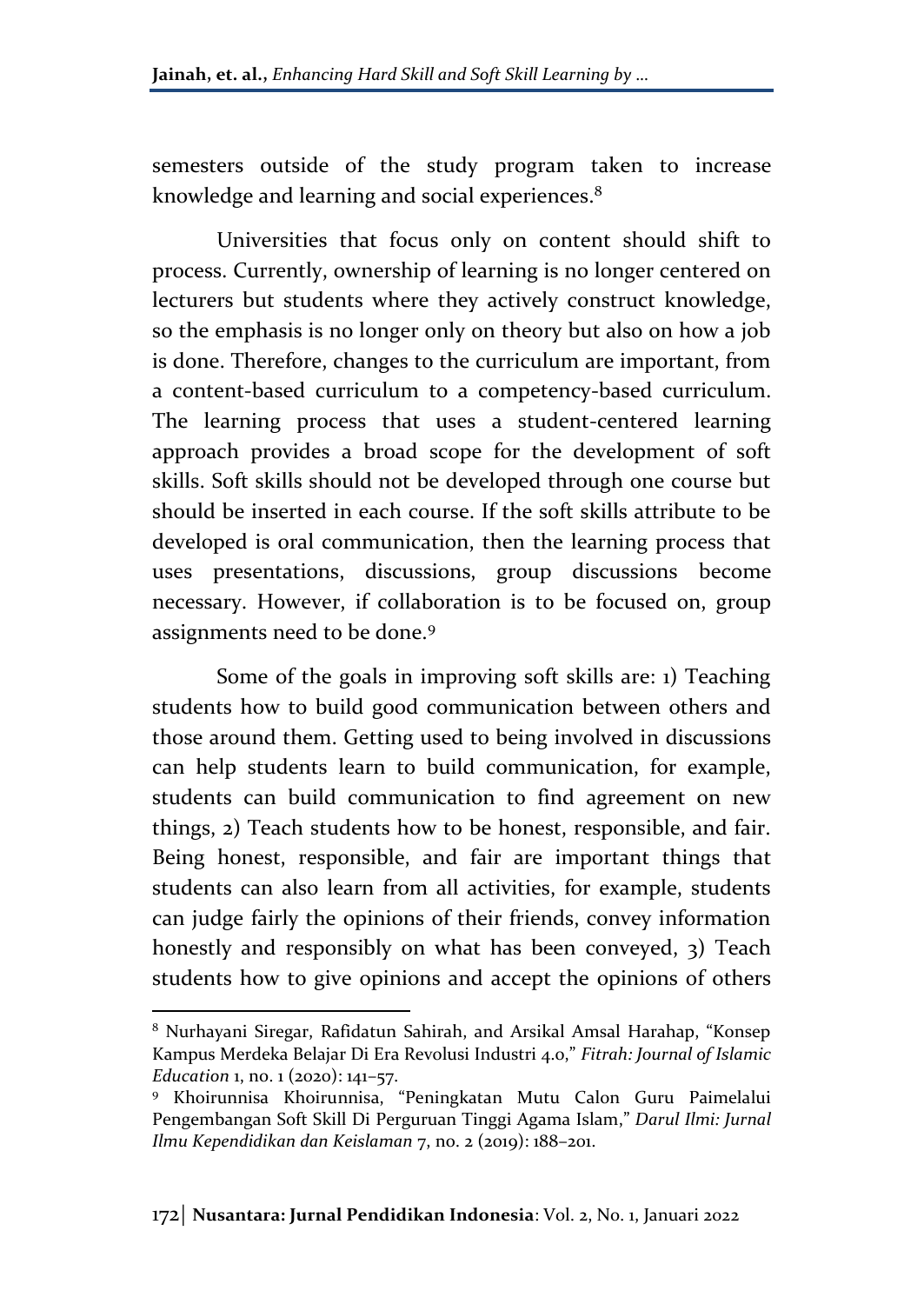without getting into disputes. After building communication between interlocutors, other lessons that students can learn are learning to choose and sort words in conveying ideas or arguments, 4) Teaching students how to build cooperation and adapt to new environments. By joining this extracurricular program, students are exposed to different friends and from various levels, so that students can learn to adapt to the new environment. In addition, students are also taught to build cooperation with new people they know.<sup>10</sup>

What are the expected goals in improving hard skills, namely: 1) Building enthusiasm to continue learning and developing student communication skills. Because we know that communication is very important for every individual, 2) proficient and master in the field occupied, and skilled in practice not just scientific theory and principles.<sup>11</sup>

The Implementation of Strengthening the Participation of Lectures and Students to Improve Hard Skill and Soft Skill

The implementation of the Merdeka Belajar Kampus Merdeka (MBKM) program at the Universitas Bandar Lampung conducted by lecturers for students greatly helps the readiness of students (students) in facing the transformation of the world of work, culture, the technological progress that is increasingly intense and social. Students as learners must be more competent and must be ready for the transformation of an increasingly advanced era and increasingly sophisticated technology to be able to keep up with the changing times. The Merdeka learning campus program is a form of learning at higher education institutions that are autonomous and more flexible so that

<sup>10</sup> Dedi Efendi, "Pemanfaatan English Club Pada Fakultas Bahasa Universitas Muara Bungo Sebagai Upaya Penguatan Hard Skill Dan Soft Skill Mahasiswa," *Krinok: Jurnal Linguistik Budaya* 4, no. 1 (2019). <sup>11</sup> *Ibid.* Page 47.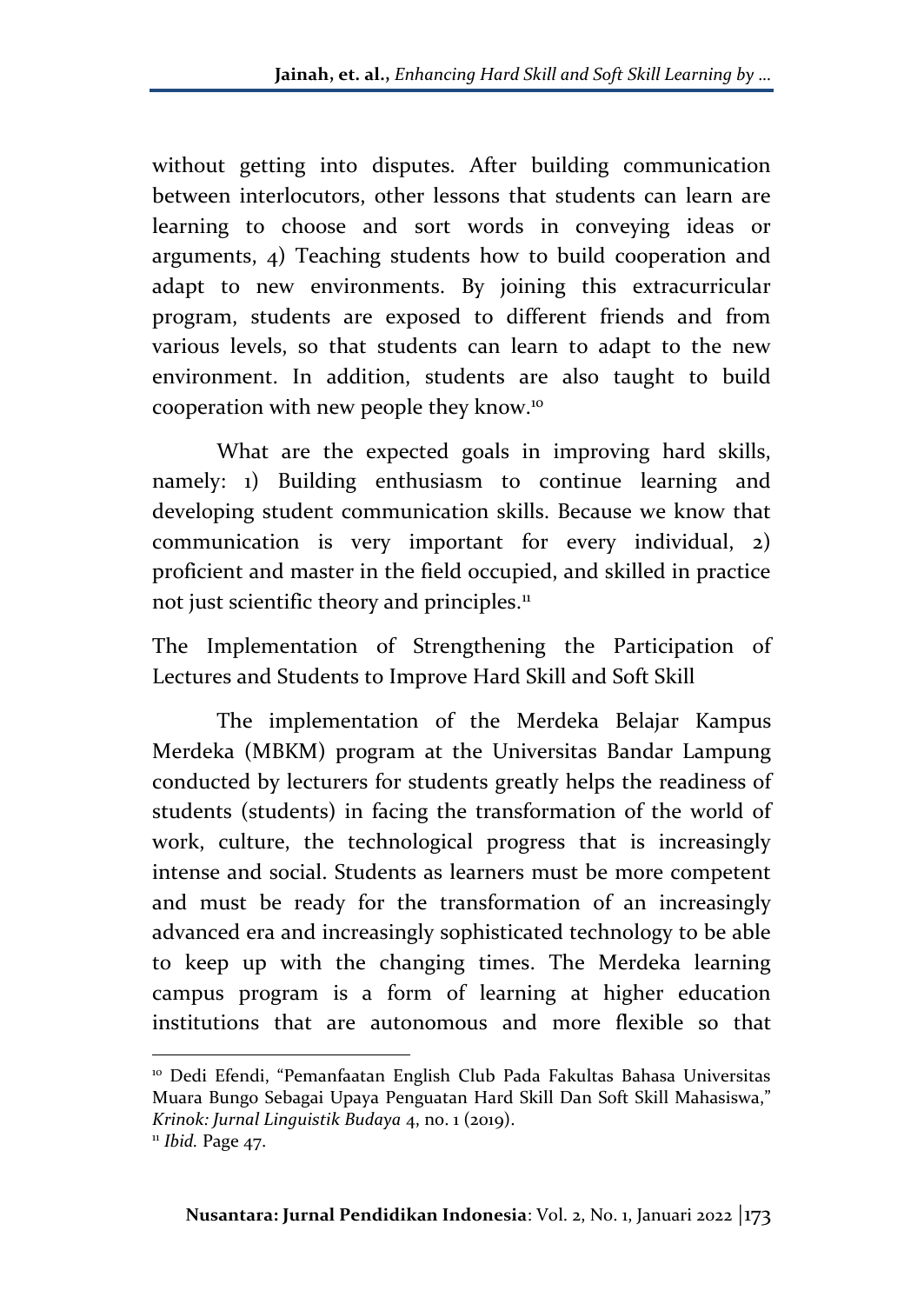students can be innovative in making new changes, freely, and following the needs of the students themselves.<sup>12</sup>

Implementation of the Kampus Merdeka learning program carried out by the Universitas Bandar Lampung is carried out through the socialization of educators or lecturers at the university to be able to apply the MBKM program pioneered by Nadiem Makarim to students so that the objectives of the program can be achieved properly. Universitas Bandar Lampung (UBL) in implementing MBKM activities has several standard operating procedures that have been followed based on operational procedures that have been implemented.

Merdeka Belajar Kampus Merdeka Program (MBKM) is the granting of freedom to educational institutions to choose a system of authority needed to create independence from bureaucracy. Educators, in this case, lecturers, are also given freedom from the bureaucracy that is considered complicated, and students (students) get the freedom to choose what activities or fields they want and like. The tolerance given by the Ministry of Education and Culture is expected to be able to create the best and quality graduates so that they can compete in the business and industrial world.

The freedom of students in choosing has an impact on the new curriculum which not only reduces the burden of credits but rearranges the credits so that students can achieve wider knowledge, insight, and skills. With this, it can improve students' hard skills and soft skills, namely: 1) improving soft skills that are more able to appear to interact with communication both verbally and visually effectively based on context, 2) improve soft skills through the competence of the best graduates with integrity and

<sup>&</sup>lt;sup>12</sup> Direktorat Jenderal et al., "Buku Panduan Merdeka Belajar - Kampus Merdeka ," 2020.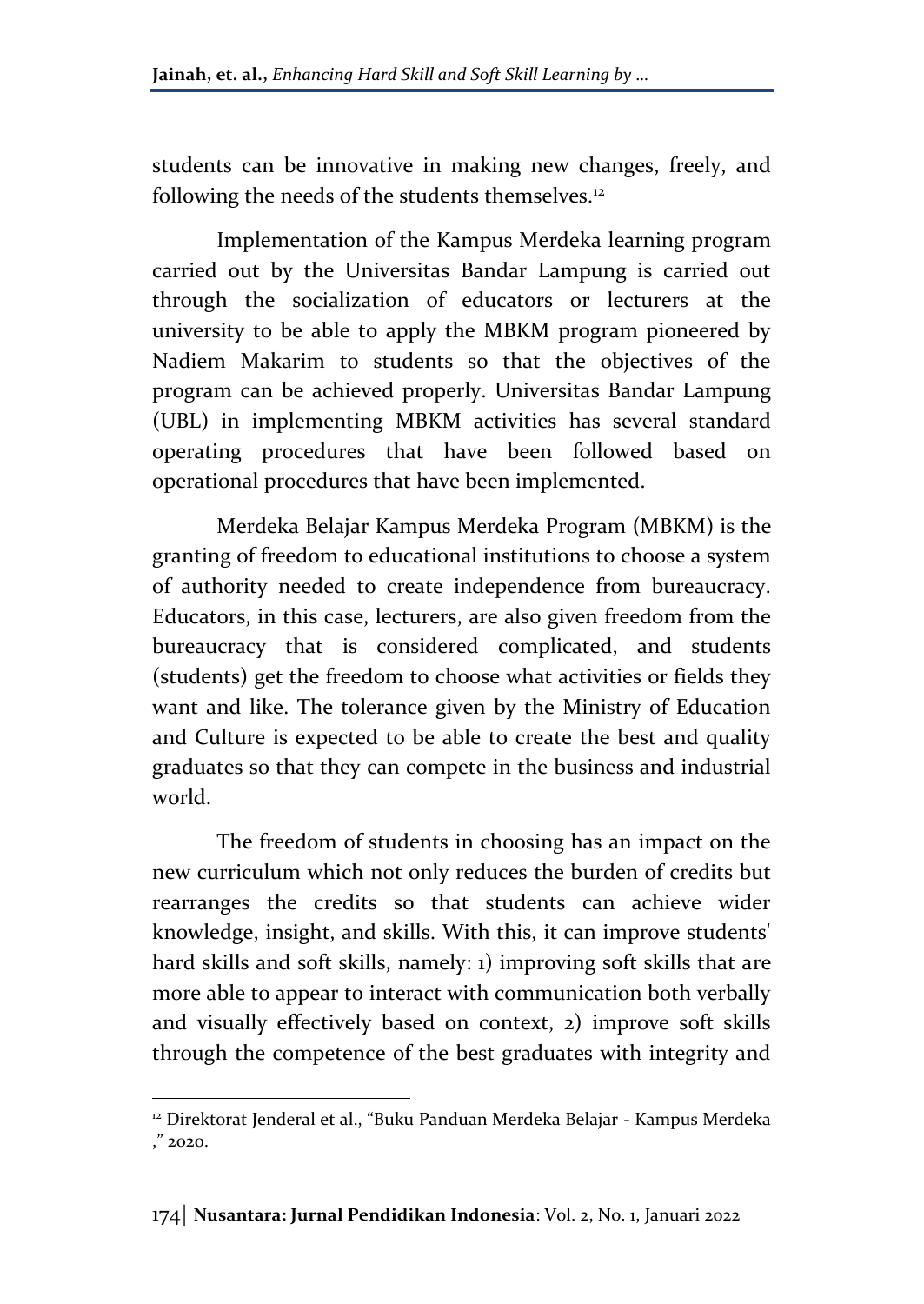ethos good work and able to adapt to the environment, 3) can analyze the turmoil that occurs in the world of work so that soft skills and hard skills can be further improved, 4) can create innovative and creative work, 5) improve skills in the field occupied to produce a competent work (hard skill).

Hard skill is an understanding of theory and science, technology and skills that are proficient in the field of science. All fields are required to have special hard skills, but soft skills can also increase the abilities that are required to be possessed by every student.<sup>13</sup>

Regulation of the Minister of Education and Culture Number 3 of 2020 in the implementation of the Merdeka Belajar Kampus Merdeka (MBKM) activity, in Article 15 paragraph (1) it is carried out in the form of 9 (nine) programs, namely: 1) student exchange, 2) internship/fieldwork practice, 3) teaching in schools, 4) conducting research or research activities, 5) humanitarian projects, 6) entrepreneurial activities, 7) independent studies or projects, 8) community service, and 9) defending the country.

The implementation of the Merdeka Learning Merdeka Campus activities among the several programs above, now cannot be said to be a complete success because the students participating in the activities have not been fully based on their desires, skills, and abilities possessed by each student. All of this is because the field supervisors are still not comprehensive in terms of providing understanding to students regarding the MBKM implementation program.

Implementation of MBKM through partnership and cooperation programs between universities both at home and

<sup>&</sup>lt;sup>13</sup> Brian Aprianto and Fonny Arisandy Jacob, "Pedoman Lengkap Soft Skills Kunci Sukses Dalam Karier, Bisnis, Dan Kehidupan Pribadi," *PPM. Jakarta*, 2014.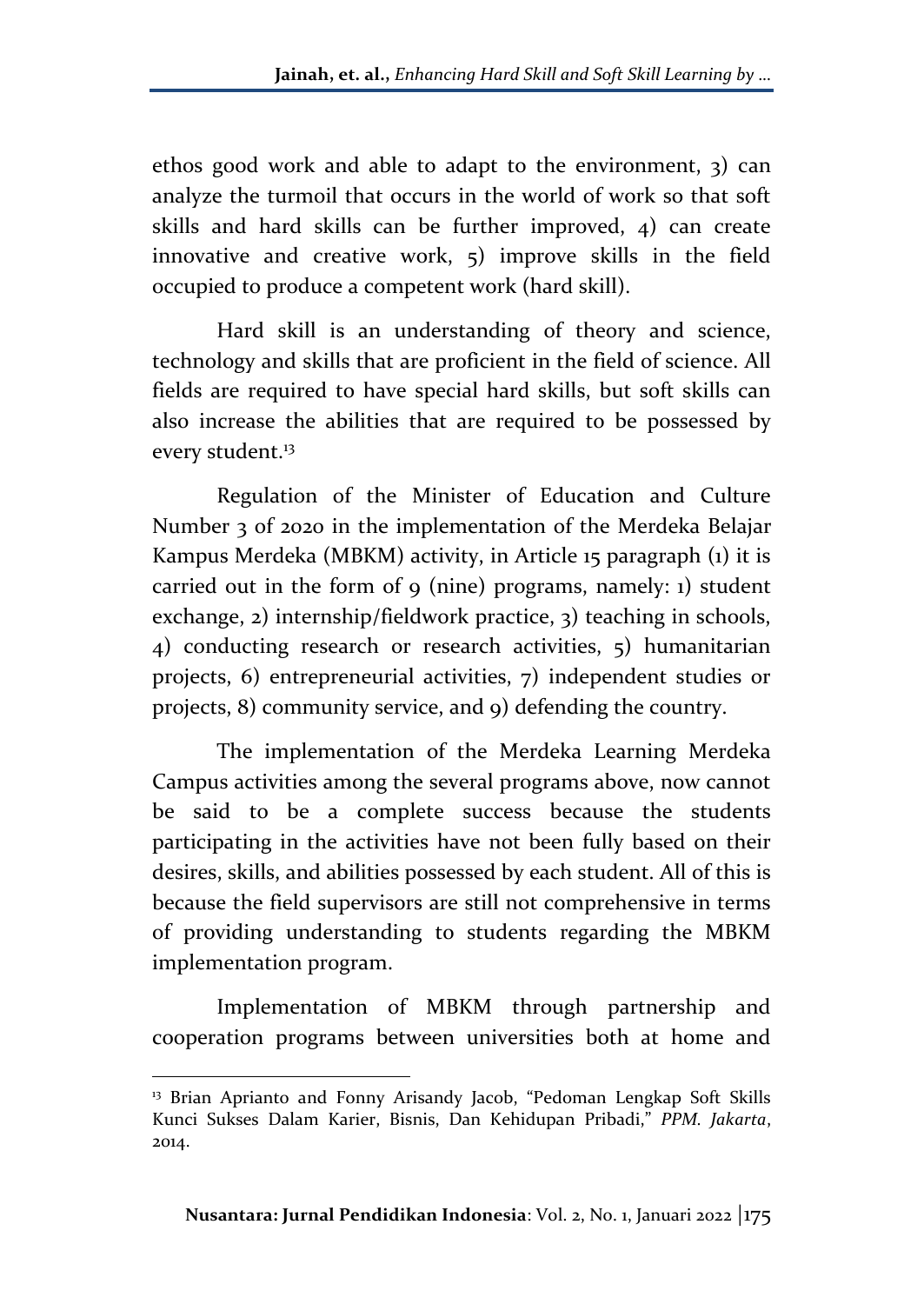abroad is one way to improve the competence of lecturers and students. Even in the MBKM Handbook, it is stated that collaboration with partners will also involve lecturers in mentoring and academic activities to increase their competence. Learning innovations must also be carried out to equip students with problem-solving skills, critical thinking, collaboration, communication, and concern through various innovative learning methods including case-solving learning and project-based group learning. The direction of curriculum development and the choice of partners for the implementation of MBKM are also considerations for the study program in preparing its accreditation, both nationally and internationally. The key to the successful implementation of the MBKM policy in a university is the courage to change the mindset from a rigid content-based curriculum approach to a curriculum based on adaptive and flexible learning outcomes to prepare students to become independent adults.<sup>14</sup>

The learning process in the Merdeka Belajar Kampus Merdeka (MBKM) is one of the most important parts of a studentcentered form of learning (students). Learning in the MBKM program provides opportunities to develop innovation, creativity, ability, personality, and the development of student needs, and independence in thinking and knowledge through realities and field dynamics such as skills or skills. Provide challenges and opportunities, social interaction, good collaboration, selfmanagement, performance needs, goals, and results. Students' hard and soft skills are strongly developed through a welldesigned and implemented MBKM program.

<sup>14</sup> Rodiyah Rodiyah, "Implementasi Program Merdeka Belajar Kampus Merdeka Di Era Digital Dalam Menciptakan Karakter Mahasiswa Hukum Yang Berkarakter Dan Profesional," in *Seminar Nasional Hukum Universitas Negeri Semarang*, vol. 7, 2021, 425–34.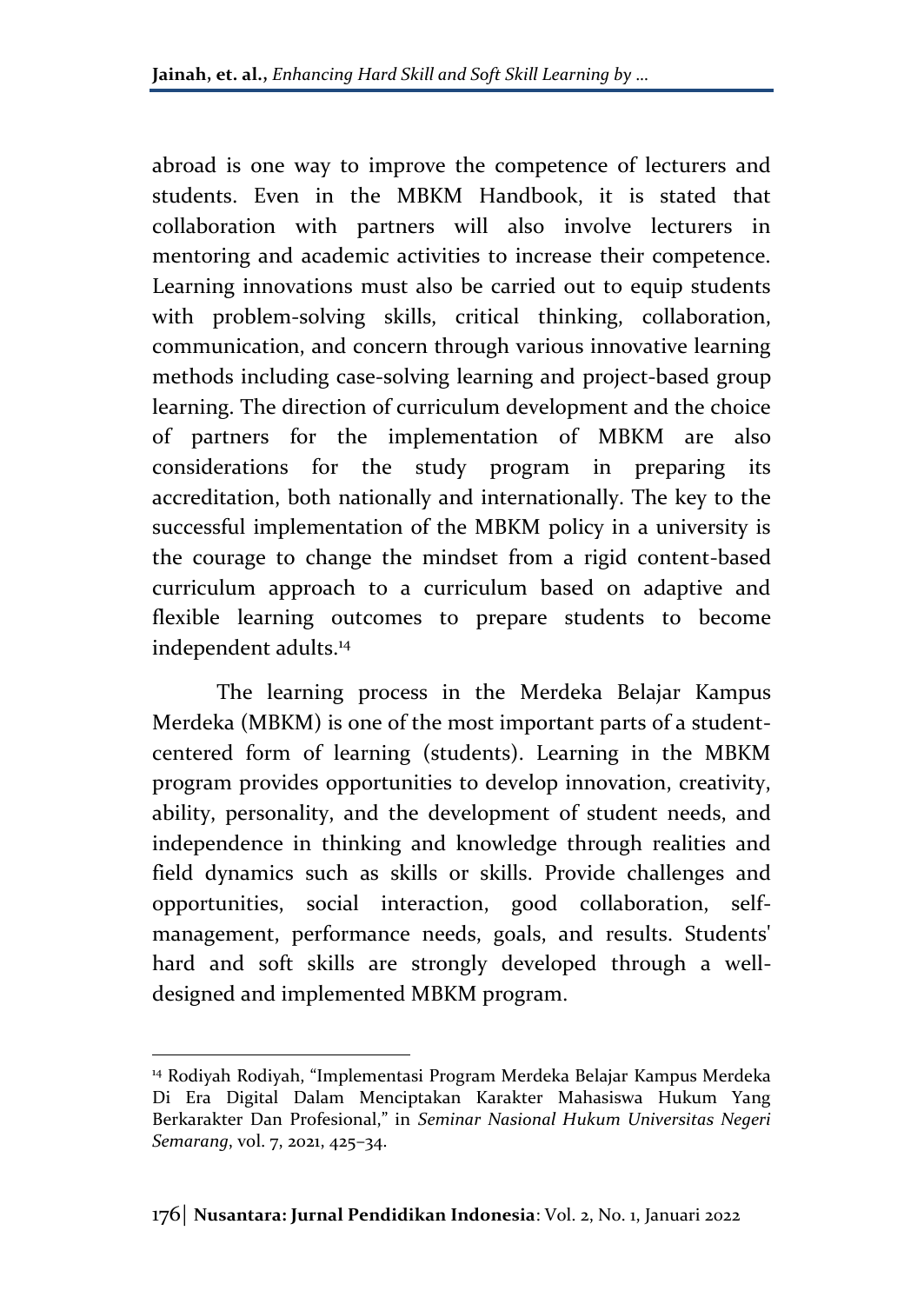### **Conclusion**

The presence of the Merdeka Belajar Kampus Merdeka (MBKM) activity is the granting of freedom to educational institutions to choose a system of authority needed to create independence from bureaucracy. Educators, in this case, lecturers, are also given freedom from the bureaucracy that is considered complicated, and students (students) get the freedom to choose what activities or fields they want and like. The tolerance given by the Ministry of Education and Culture is expected to be able to create the best and quality graduates so that they can compete in the business and industrial world. The freedom of students in choosing has an impact on the new curriculum which not only reduces the burden of credits but rearranges the credits so that students can achieve wider knowledge, insight, and skills. With this, it can improve students' hard skills and soft skills, namely: 1) improving soft skills that are more able to appear to interact with communication both verbally and visually effectively based on context, 2) improve soft skills through the competence of the best graduates with integrity and ethos good work and able to adapt to the environment, 3) can analyze the turmoil that occurs in the world of work so that soft skills and hard skills can be further improved, 4) can create innovative and creative work, 5) improve skills in the field occupied to produce a competent work (hard skill).

### **References**

- Alfiansyah, Muhammad, M Arifuddin Jamal, and Syubhan An'nur. "Meningkatkan Hard Skills Dan Soft Skills Siswa Melalui Model Pembelajaran Koooperatif Tipe STAD." *Berkala Ilmiah Pendidikan Fisika* 2, no. 2 (2014): 151–60.
- Aprianto, Brian, and Fonny Arisandy Jacob. "Pedoman Lengkap Soft Skills Kunci Sukses Dalam Karier, Bisnis, Dan Kehidupan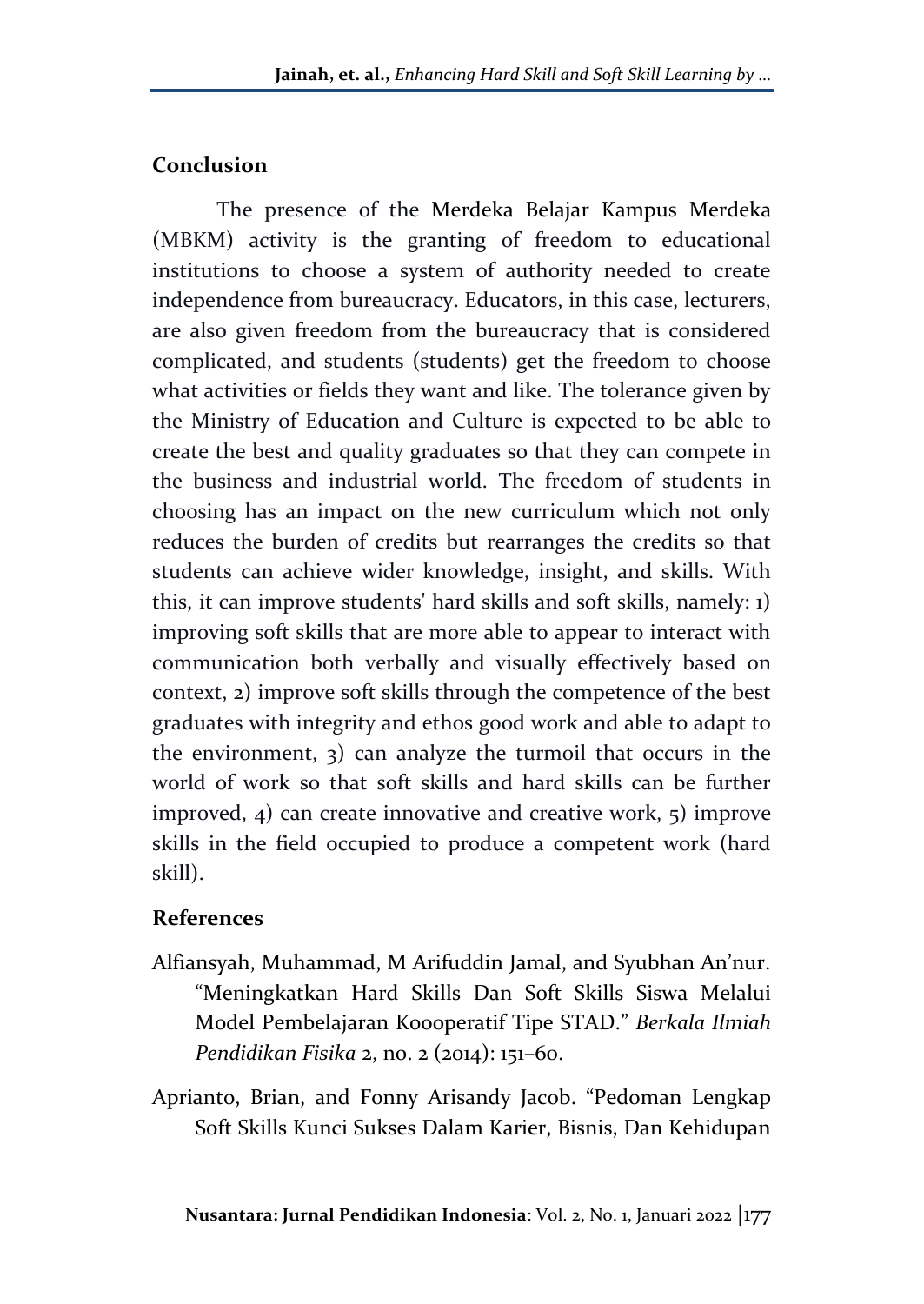Pribadi." *PPM. Jakarta*, 2014.

- Bali, Markus Masan. "Peran Dosen Dalam Mengembangkan Karakter Mahasiswa." *Humaniora* 4, no. 2 (2013): 800–810.
- Delita, Fitra, Elfa Yetti, and Tumiar Sidauruk. "Peningkatan Soft Skills Dan Hard Skills Mahasiswa Melalui Project-Based Learning Pada Mata Kuliah Perencanaan Pembelajaran Geografi." *Jurnal Geografi* 8, no. 2 (August 2016): 124–35. https://doi.org/10.24114/JG.V8I2.5776.
- Efendi, Dedi. "Pemanfaatan English Club Pada Fakultas Bahasa Universitas Muara Bungo Sebagai Upaya Penguatan Hard Skill Dan Soft Skill Mahasiswa." *Krinok: Jurnal Linguistik Budaya* 4, no. 1 (2019).
- Jenderal, Direktorat, Pendidikan Tinggi, Kementerian Pendidikan, and Dan Kebudayaan. "Buku Panduan Merdeka Belajar - Kampus Merdeka ," 2020.
- Khoirunnisa, Khoirunnisa. "Peningkatan Mutu Calon Guru Paimelalui Pengembangan Soft Skill Di Perguruan Tinggi Agama Islam." *Darul Ilmi: Jurnal Ilmu Kependidikan Dan Keislaman* 7, no. 2 (2019): 188–201.
- Rodiyah, Rodiyah. "Implementasi Program Merdeka Belajar Kampus Merdeka Di Era Digital Dalam Menciptakan Karakter Mahasiswa Hukum Yang Berkarakter Dan Profesional." In *Seminar Nasional Hukum Universitas Negeri Semarang*, 7:425–34, 2021.
- Rosalia, Risa, and A Jauhar Fuad. "Peran Dosen Dalam Meminimalisasi Perilaku Plagiasi Mahasiswa." *Indonesian Journal of Islamic Education Studies (IJIES)* 2, no. 1 (2019): 61– 77.

Siregar, Nurhayani, Rafidatun Sahirah, and Arsikal Amsal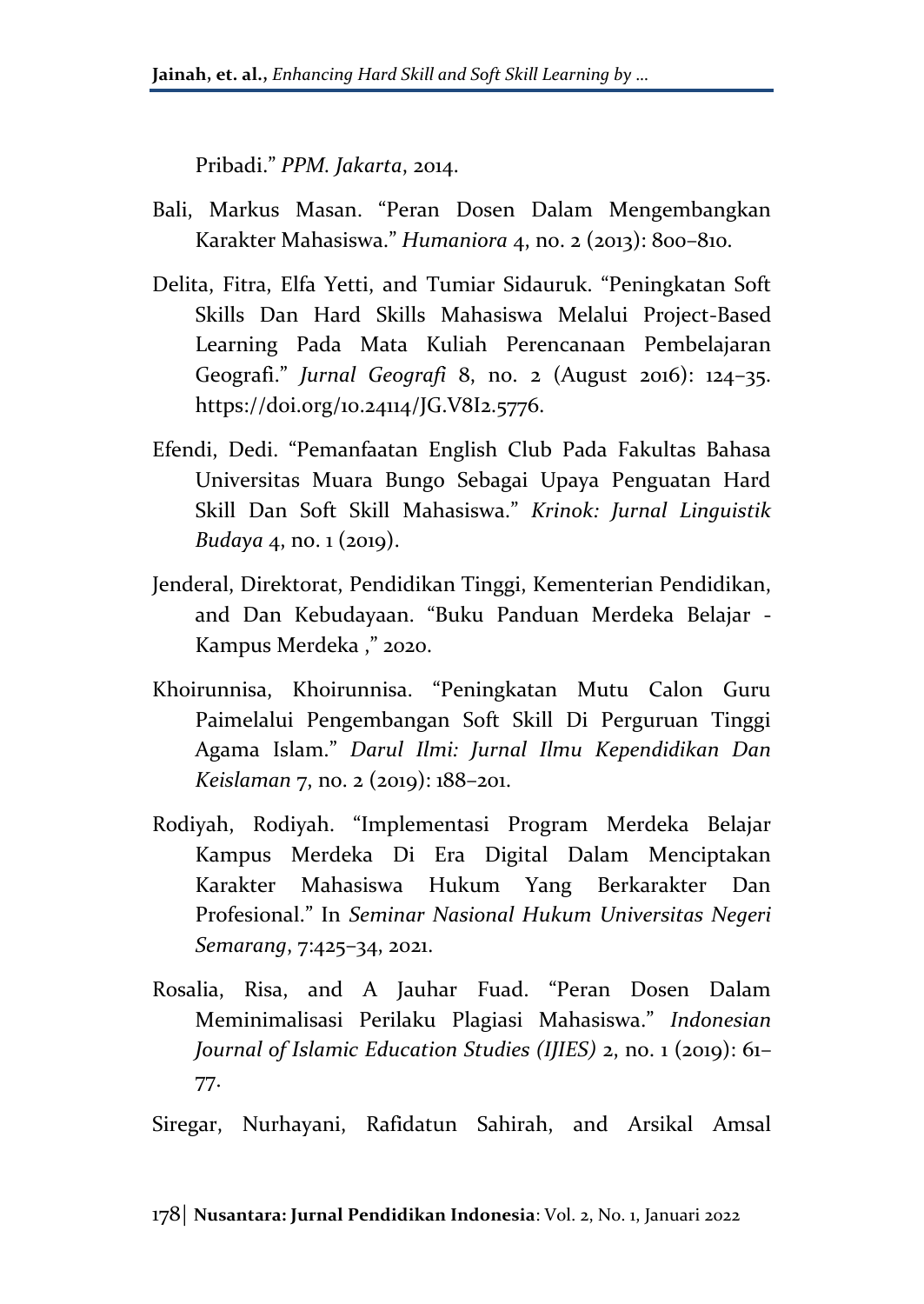Harahap. "Konsep Kampus Merdeka Belajar Di Era Revolusi Industri 4.0." *Fitrah: Journal of Islamic Education* 1, no. 1  $(2020): 141-57.$ 

- Sopiansyah, Deni, Siti Masruroh, Qiqi Yuliati Zaqiah, and Mohamad Erihadiana. "Konsep Dan Implementasi Kurikulum MBKM (Merdeka Belajar Kampus Merdeka)." *Reslaj: Religion Education Social Laa Roiba Journal* 4, no. 1 (2022): 34–41.
- Syahyadi, Rizal. "Sinergitas Pendidikan Vokasi, Pemerintah Dan Dunia Usaha-Dunia Industri Dalam Menyongsong Merdeka Belajar." In *Prosiding Seminar Nasional Politeknik Negeri Lhokseumawe*, 4:53–56, 2020.
- Widiyono, Aan, Saidatul Irfana, and Kholida Firdausia. "Implementasi Merdeka Belajar Melalui Kampus Mengajar Perintis Di Sekolah Dasar." *Metodik Didaktik: Jurnal Pendidikan Ke-Sd-An* 16, no. 2 (2021).